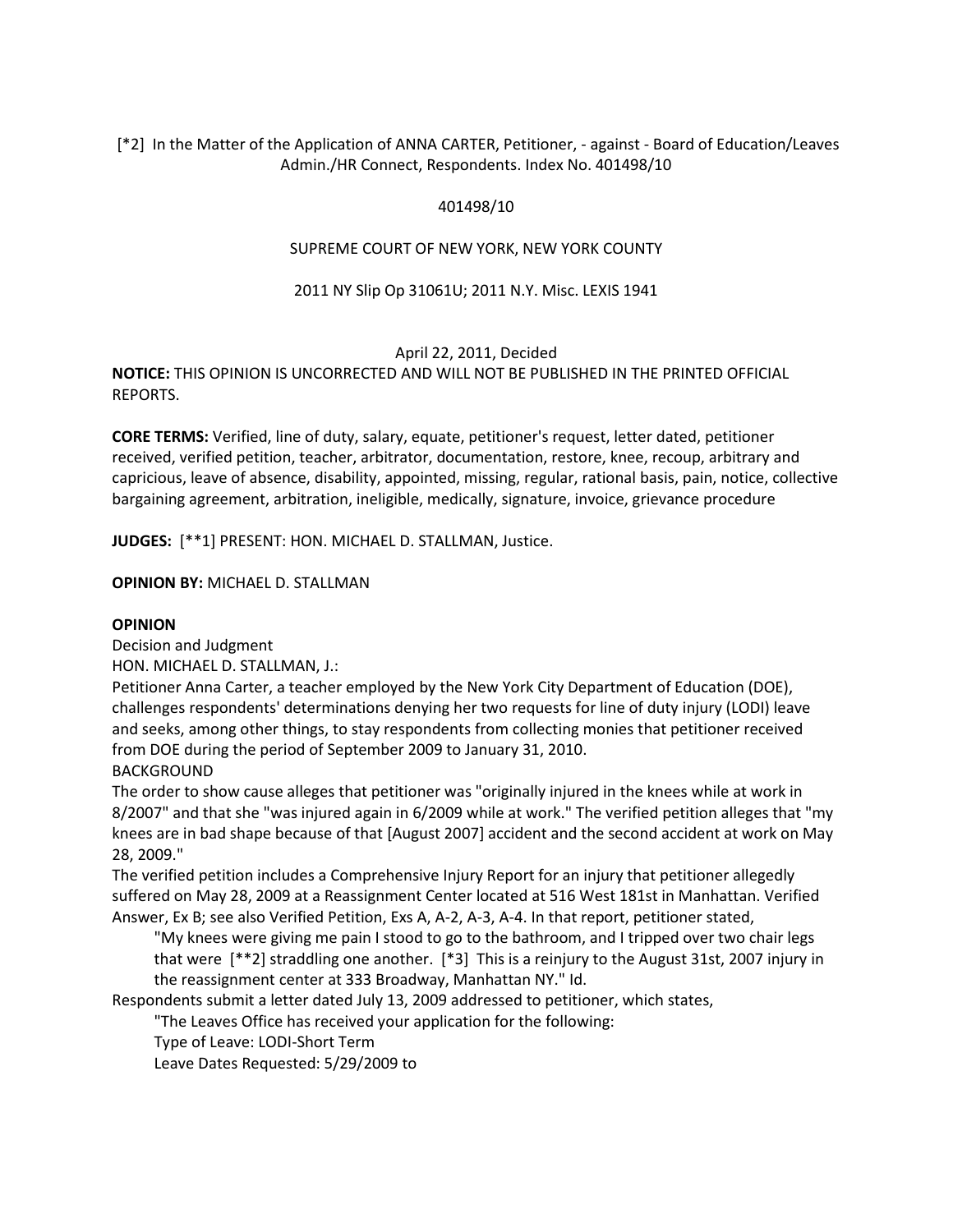We cannot review your application at this time as some of the required information is missing. In order for us to process your application, please sending the following information to HR Connect within 21 business days from the date of this letter.

Missing Superintendent's signature with the determination, OP 198, and medical documentation." Verified Answer, Ex E.  $\frac{1}{2}$  $\frac{1}{2}$  $\frac{1}{2}$ 

#### - - - - - - - - - - - - - - Footnotes - - - - - - - - - - - - - - - -

[1](http://www.lexisnexis.com.ezproxy.strose.edu/lnacui2api/frame.do?reloadEntirePage=true&rand=1306781515124&returnToKey=20_T12065564585&parent=docview&target=results_DocumentContent&tokenKey=rsh-20.975317.4657941081#ref1) An example of the Form OP 198 is annexed to the Verified Answer as Exhibit C.

It is unclear from the letter whether petitioner had requested leave for a single day, i.e., May 29, 2009, or whether petitioner had requested leave to start from May 29, 2009 until an unspecified end date. Neither petitioner nor respondents submitted a copy of Form OP 198 for date of May 29, 2009. The three Form OP 198s that respondents submitted appear to cover dates after May 29, 2009, and the first [\*\*3] OP 198 appears to request sick leave, not leave based on an alleged line of duty injury. See Verified Answer, Ex D.

- - - - - - - - - - - - - End Footnotes - - - - - - - - - - - - - -

A letter dated January 29, 2010 to petitioner states,

"The Leaves Office has received your application for the following:

Type of Leave: LODI-Short Term

Leave Dates Requested: 5/29/2009 to

Based on our review, your leave has been denied for the following reason: Denied — Insufficient Doc. — Documentation Insufficient."

Verified Answer, Ex F.

[\*4] On March 3, 2010, petitioner submitted a request for "Leave of Absence Without Pay" from September 8, 2009 through February 22, 2010, inclusive, which was signed by Superintendent Elaine Gorman and dated March 5, 2010. Verified Answer, Ex I. Handwriting next to Gorman's signature reads, "pending review by leaves." Id. It appears that, on March 5, 2010, Superintendent Gorman also signed a copy of petitioner's Comprehensive Injury Report on line 37 of the report. It also appears that a small box next to "(IF LODI) APPROVED" was checked off in line 37, and handwriting to the right of the mark reads, "pending medical assessment of the application and days requested." Verified Answer, Ex H. By letter dated April 5, 2010, the Leaves Office acknowledged [\*\*4] receipt of petitioner application for "LODI-Long Term" for the dates "9/8/2009 to 2/22/2010." Verified Answer, Ex J. The letter states, "We cannot review your application at this time as some of the require information is missing." Id. The letter requests petitioner to send "Additional medical documentation requested (Medical Request Form attached to applicant's copy)." Id; see also Carter Opp. Aff., Ex F. According to respondents, petitioner submitted to DOE's Medical Unit a Physiatric Follow Up Examination Report from Dr. Jingling Tang, a report from Mainstreet Radiology, and Daily Physical Therapy Progress Notes and Pain Therapy S.O.A.P. Progress Notes. Verified Answer, Exs K-M.

Meanwhile, DOE's Billing Unit sent petitioner an invoice dated April 20, 2010, advising petitioner that she had received payroll overpayments total \$33,933.14. Verified Answer, Ex U. Respondents assert that petitioner received her regular salary from September 15, 2009 to January 29, 2010, pending a decision on her request for line of duty injury leave. Verified Answer ¶ 59. Respondents maintain that, given that petitioner's request for line of duty injury leave was denied, [\*5] her absence was considered an [\*\*5] unauthorized leave or leave of absence without pay. Verified Answer ¶ 60.

According to respondents, Dr. Jean Jeudy performed a medical examination of petitioner on April 29, 2010, and issued a Physical Examination Report dated April 29, 2010. Verified Answer, Ex P. Dr. Jeudy made the following diagnosis and disposition:

"Diagnosis: History of recurrent injuries to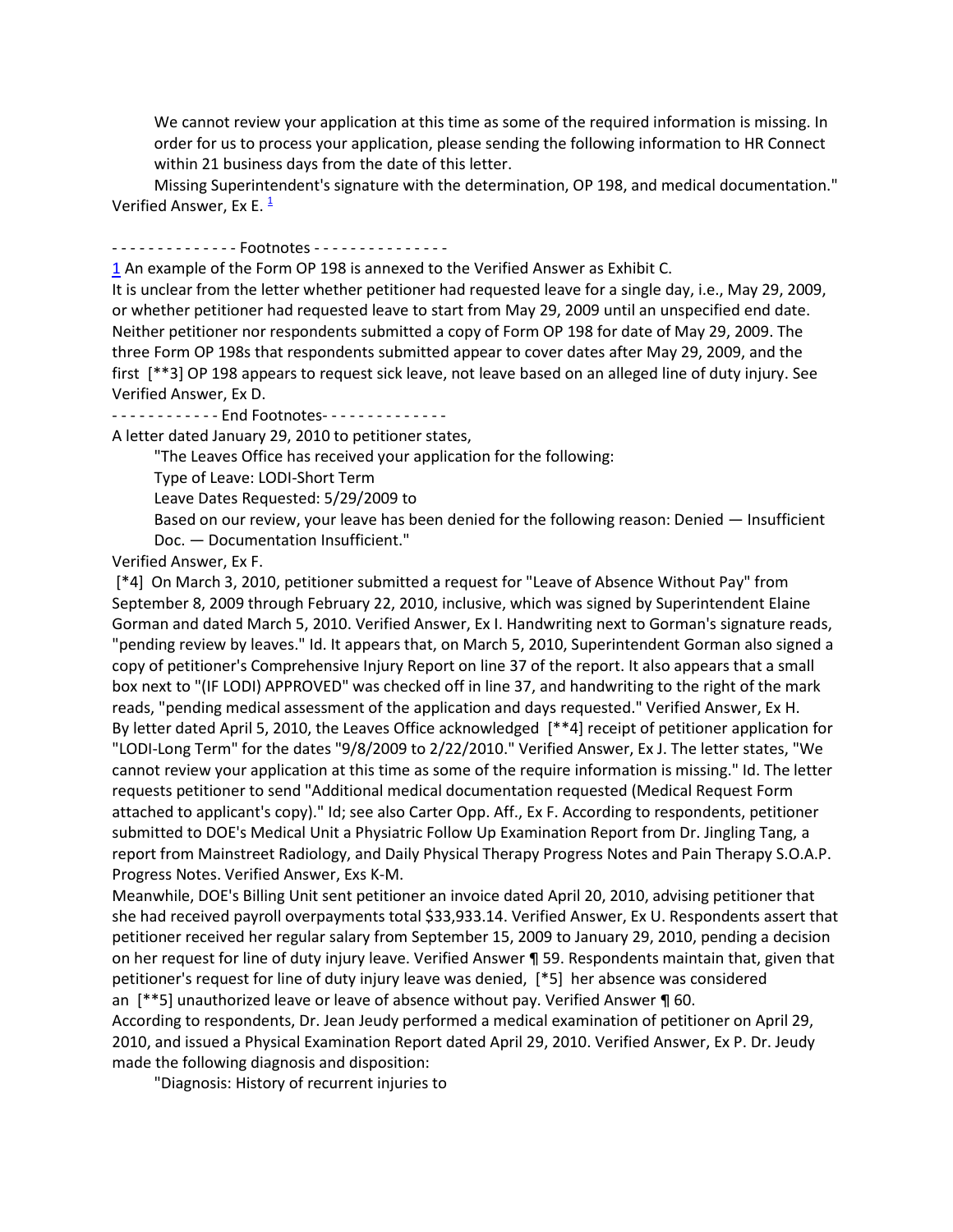her knees (2007 and 5/28/09) MRI findings of multiple osteochon[-] dromas in the knees and patellar cartilage loss — chondromolacia (patello-femoral) low back and cervical pain syndro are due to degenerative disc disease.

Disposition: may return to duty."

Id.

By a letter dated December 2, 2010, the Leaves Office denied petitioner's "request for absence due to Line of Duty Injury for the period: 9/8/2009 to 2/28/2010." The letter states,- in pertinent part,

"Your request has been denied for the following reason: Denied — Medically Ineligible — from 9/8/2009 to 2/28/2010

If you have already been paid for these days, your Payroll Secretary / Timekeeper will take the appropriate action to reduce your CAR balance or payment accordingly.

If you have exhausted all paid leave options, you may apply for Leave of Absence without pay. If you disagree [\*\*6] with the determination described above and there is a possibility that you will be absent without pay for more than one month, you may request an independent evaluation by a medical arbitrator. You must contact your union to file for medical arbitration. A request for medical arbitration must be [\*6] made in writing to HR Connection within ten school days of receipt of this letter."

Verified Answer, Ex S. According to respondents, neither petitioner nor her union submitted a written request for independent review before a medical arbitrator of the December 2, 2010 denial. Verified Answer ¶ 52.

Petitioner commenced this Article 78 proceeding on June 10, 2010. The notice of petition requests that the Court: (1) "restore [her] injury in the line of duty status from September 8, 2009 to present"; (2) "restore injury in line of duty salary payments from February 1st through April 29, 2010; (3) "Restore [her] Equate date to it's [sic] original status of 2/92, not 9/92." The verified petition seeks similar, but slight different relief. The verified petition requests (1) "a stay order or stay trying to collect back money for injury in line of duty disability payment given from September to January [\*\*7] 31, 2010"; (2) "Injury in line of duty payments to continue from February 1st through September or/and beyond"; and (3) her "Equate time to be restored to it's [sic] original date of February 1992 instead of it's [sic] changed time to September 1992."

Respondents cross-moved to dismiss the petition on the grounds of failure to exhaust administrative and contractual remedies and the expiration of the statute of limitations. By interim decision and order dated November 3, 2010, this Court denied the cross motion and directed respondents to answer the verified petition, without prejudice to asserting both grounds as affirmative defenses in the answer. On January 6, 2011, respondents answer the verified petition, and the matter was fully submitted on February 17, 2011.

**DISCUSSION** 

Review of the Respondents' Denials of Line of Duty Injury Leave

[\*7] Preliminarily, the Court notes that petitioner appears to believe that she was granted "line of duty status," because the relief sought in the notice of petition requests that the Court "restore" her to that status. However, the record does not contain any submission from petitioner that would indicate that she was, in fact, granted any leave based on [\*\*8] a line of duty injury. From respondents' submissions, it appears that, on March 5, 2010, Superintendent Elaine Gorman signed the Comprehensive Injury Report regarding petitioner's alleged May 28, 2009 injury, and it would appear that Gorman checked off the box, "(IF LODI) APPROVED." Verified Answer, Ex H. However, the handwritten notations read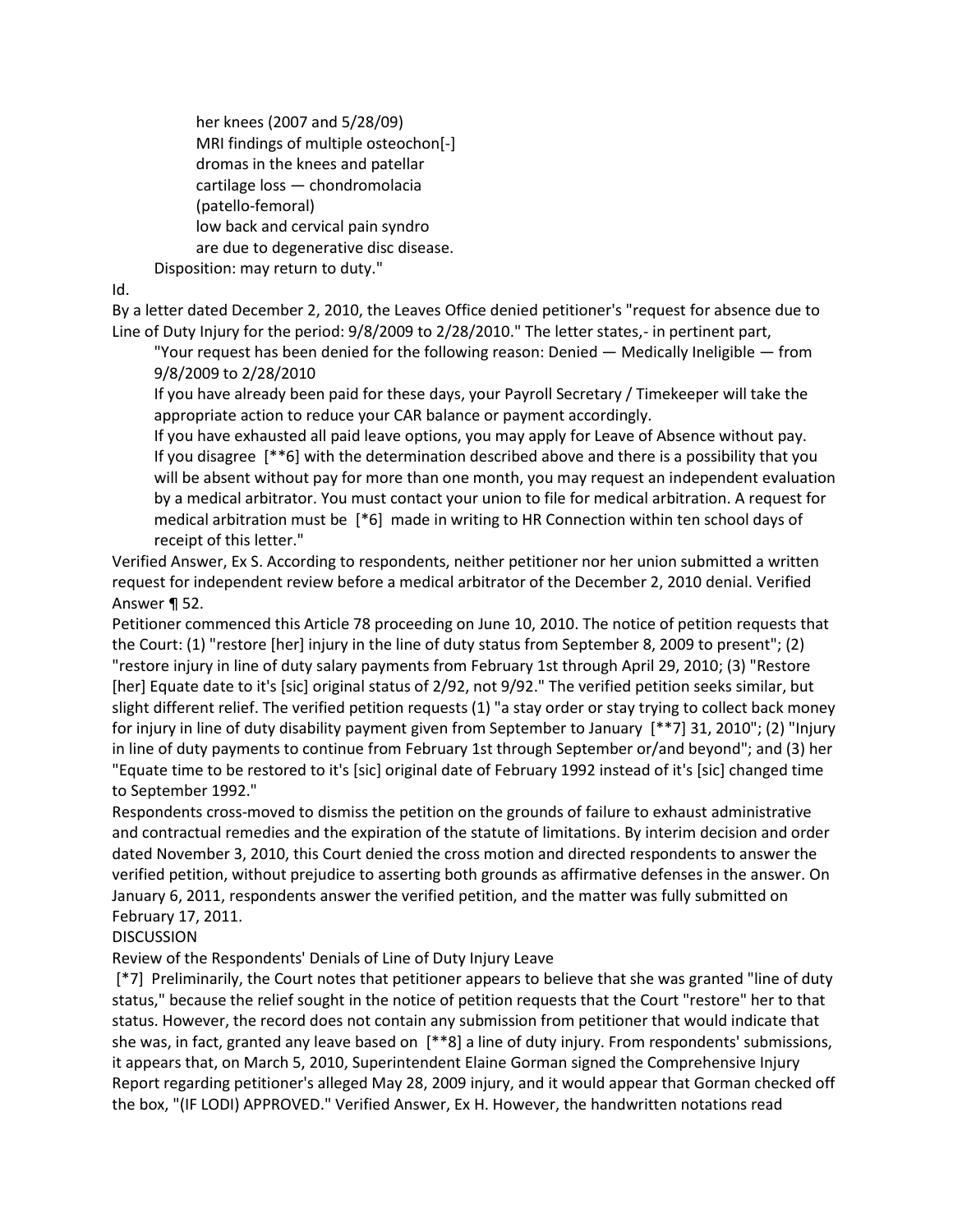"pending medical assessment of application and days requested." Thus, it does not appear that petitioner's alleged injury on May 28, 2009 was unequivocally approved as a line of duty injury. Accordingly, the Court will consider petitioner's request to "restore" her to "line of duty" status as a request to review respondents' two denials of her applications for leave of absence based on a line of duty injury, i.e., the letter dated January 29, 2010, which denied petitioner's request for "LODI-Short Term" leave due to insufficient documentation, and the letter dated December 2, 2010, which denied petitioner's request for "LODI-Long Term" leave on the ground that petitioner was medically ineligible. Respondents argue that the first denial of petitioner's request for "LODI-Short Term" leave was neither arbitrary and capricious, and had a rational [\*\*9] basis. Respondents argue that petitioner should have appealed the second denial of petitioner's request for "LODI-Long Term" leave to a medical arbitrator. Petitioner has not demonstrated that the January 29, 2010 letter denying petitioner's request for "LODI-Short Term" for the dates "5/29/2009 to ", due to "Insufficient Doc. — Documentation Insufficient" was arbitrary and capricious, or lacked a rational basis. A previous [\*8] letter dated July 13, 2009 informed petitioner that her leave application was "Missing Superintendent's signature with the determination, OP 198, and medical documentation." Verified Answer, Ex E. Nothing in the record indicates that petitioner subsequently supplied the missing documentation. Petitioner does not submit a copy of Form OP 198 requesting leave for May 29, 2009. Superintendent Gorman apparently signed and dated the Comprehensive Injury Report on March 5, 2010. Verified Answer, Ex H. Therefore, the branch of the petition that challenges respondents' January 29, 2010 denial of short term leave based on a line of duty injury is denied.

Turning to the second denial, respondents argue that petitioner failed to exhaust her administrative remedies because [\*\*10] she did not seek an independent evaluation before a medical arbitrator, pursuant to Article 21(K) (4) of the collective bargaining agreement between petitioner's union and the DOE. Article 21 (K) (4) states, in pertinent part:

"4. Medical Report and Review

\* \* \*

(c). A regular teacher shall have the right to an independent evaluation by a medical arbitrator selected from rotating panels of doctors to be selected by mutual agreement of the Board and the Union if the finding of the Medical Bureau to the Chancellor has resulted in:

(1) Placement of the teacher of a leave of absence without pay for more than one month; or

(2) Termination of the teacher's services; or

(3) A recommendation for disability retirement; or

(4) A denial of a leave with or without pay for more than one month."

Verified Answer, Ex T.

An independent evaluation before a medical arbitrator was the exclusive method for disputing challenging the Medical Bureau's determination in this case. The excerpts of the collective bargaining agreement did not explicitly reserve any alternative vehicle for seeking legal redress, such as permitting direct review to the Court. Carter v Department of Correction of the City of New York, [\*9] 92 AD2d 465, 465, 459 N.Y.S.2d 5 (1st Dept 1983); [\*\*11] c[f Kornit v Board of Ed., Plainview-Old](http://www.lexisnexis.com.ezproxy.strose.edu/lnacui2api/mungo/lexseestat.do?bct=A&risb=21_T12065449606&homeCsi=9095&A=0.9675206949708349&urlEnc=ISO-8859-1&&citeString=54%20A.D.2d%20959&countryCode=USA)  [Bethpage Central School Dist., Plainview, 54 AD2d 959, 959, 388 N.Y.S.2d 643 \(2d Dept 1976\)](http://www.lexisnexis.com.ezproxy.strose.edu/lnacui2api/mungo/lexseestat.do?bct=A&risb=21_T12065449606&homeCsi=9095&A=0.9675206949708349&urlEnc=ISO-8859-1&&citeString=54%20A.D.2d%20959&countryCode=USA)[\("The use](http://www.lexisnexis.com.ezproxy.strose.edu/lnacui2api/mungo/lexseestat.do?bct=A&risb=21_T12065449606&homeCsi=9095&A=0.9675206949708349&urlEnc=ISO-8859-1&&citeString=92%20A.D.2d%20465&countryCode=USA)  [of the word 'may' in the article entitled 'Grievance Procedure' should not be construed to mean that](http://www.lexisnexis.com.ezproxy.strose.edu/lnacui2api/mungo/lexseestat.do?bct=A&risb=21_T12065449606&homeCsi=9095&A=0.9675206949708349&urlEnc=ISO-8859-1&&citeString=92%20A.D.2d%20465&countryCode=USA)  [arbitration was an optional method. We believe that the intention of the parties to the agreement was](http://www.lexisnexis.com.ezproxy.strose.edu/lnacui2api/mungo/lexseestat.do?bct=A&risb=21_T12065449606&homeCsi=9095&A=0.9675206949708349&urlEnc=ISO-8859-1&&citeString=92%20A.D.2d%20465&countryCode=USA)  [that disputes of this type be settled through the grievance procedure as set forth in the collective](http://www.lexisnexis.com.ezproxy.strose.edu/lnacui2api/mungo/lexseestat.do?bct=A&risb=21_T12065449606&homeCsi=9095&A=0.9675206949708349&urlEnc=ISO-8859-1&&citeString=92%20A.D.2d%20465&countryCode=USA)  [bargaining agreement"\). Thus, petitioner's failure to participate in the independent evaluation precludes](http://www.lexisnexis.com.ezproxy.strose.edu/lnacui2api/mungo/lexseestat.do?bct=A&risb=21_T12065449606&homeCsi=9095&A=0.9675206949708349&urlEnc=ISO-8859-1&&citeString=92%20A.D.2d%20465&countryCode=USA)  [her from seeking relief in an article 78 proceeding.](http://www.lexisnexis.com.ezproxy.strose.edu/lnacui2api/mungo/lexseestat.do?bct=A&risb=21_T12065449606&homeCsi=9095&A=0.9675206949708349&urlEnc=ISO-8859-1&&citeString=92%20A.D.2d%20465&countryCode=USA) [Feher v John Jay College of Criminal Justice, 37 AD3d](http://www.lexisnexis.com.ezproxy.strose.edu/lnacui2api/mungo/lexseestat.do?bct=A&risb=21_T12065449606&homeCsi=9095&A=0.9675206949708349&urlEnc=ISO-8859-1&&citeString=37%20A.D.3d%20307,%20308&countryCode=USA)  [307, 308, 830 N.Y.S.2d 120 \(1st Dept 2007\)](http://www.lexisnexis.com.ezproxy.strose.edu/lnacui2api/mungo/lexseestat.do?bct=A&risb=21_T12065449606&homeCsi=9095&A=0.9675206949708349&urlEnc=ISO-8859-1&&citeString=37%20A.D.3d%20307,%20308&countryCode=USA)

Even if the Court were to assume, for the sake of argument, that an independent evaluation before a medical arbitrator was not petitioner's exclusive remedy, petitioner has not demonstrated that the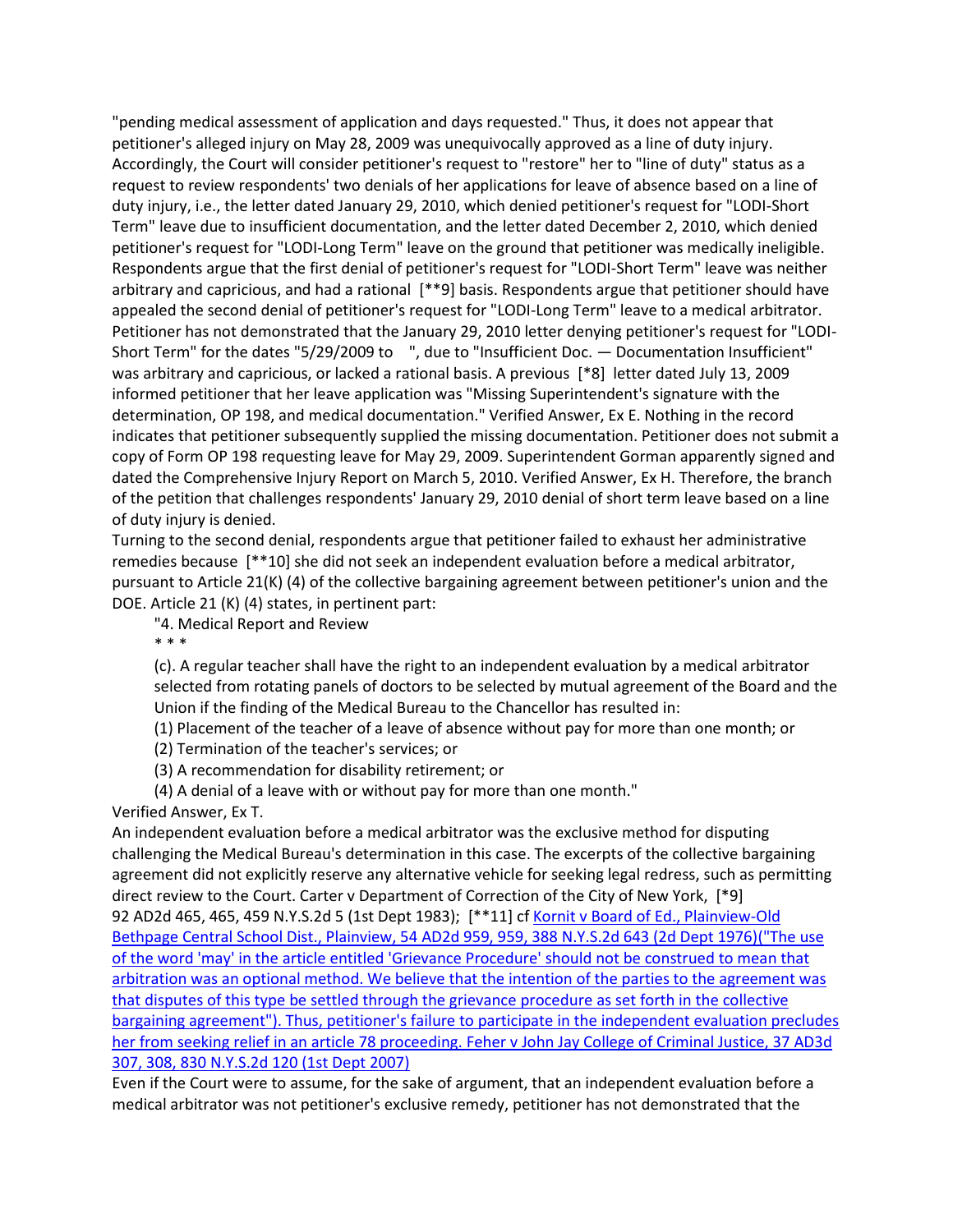second denial of petitioner's request for long term leave from "9/8/2009 to 2/22/2010" either was arbitrary and capricious or lacked a rational basis. Dr. Jeudy concluded after examining petitioner on April 29, 2010 that she "May return to duty." Verified Answer, Ex P. Dr. Tsilia Sorina, who respondents maintainis one of petitioner's  $[$ \*\*12] own doctors, <sup>2</sup> wrote in a letter dated April 30, 2010 that petitioner could return to work on April 30, 2010, with a few restrictions. Verified Answer, Ex Q. Thus, there is adequate credible evidence to support respondents' determination that petitioner was "Medically Ineligible" for a long term leave based on a line of duty injury. Although petitioner submitted records to respondents that petitioner sought treatment for her knee (and for shoulder pain) since May 28, 2009 (see Verified Answer Exs N, 0), the evidence "does not tend to show that respondent[s] 'acted illegally or capriciously or adopted a professional opinion not founded on a [\*10] rational basis.'" [Altieri](http://www.lexisnexis.com.ezproxy.strose.edu/lnacui2api/mungo/lexseestat.do?bct=A&risb=21_T12065449606&homeCsi=9095&A=0.9675206949708349&urlEnc=ISO-8859-1&&citeString=57%20A.D.3d%20248,%20249&countryCode=USA)  [v City of New York Civil Service Commn., 57 AD3d 248, 249, 868 N.Y.S.2d 203 \(1st-Dept 2008\)](http://www.lexisnexis.com.ezproxy.strose.edu/lnacui2api/mungo/lexseestat.do?bct=A&risb=21_T12065449606&homeCsi=9095&A=0.9675206949708349&urlEnc=ISO-8859-1&&citeString=57%20A.D.3d%20248,%20249&countryCode=USA) [\(citation](http://www.lexisnexis.com.ezproxy.strose.edu/lnacui2api/mungo/lexseestat.do?bct=A&risb=21_T12065449606&homeCsi=9095&A=0.9675206949708349&urlEnc=ISO-8859-1&&citeString=92%20A.D.2d%20465&countryCode=USA)  [omitted\).](http://www.lexisnexis.com.ezproxy.strose.edu/lnacui2api/mungo/lexseestat.do?bct=A&risb=21_T12065449606&homeCsi=9095&A=0.9675206949708349&urlEnc=ISO-8859-1&&citeString=92%20A.D.2d%20465&countryCode=USA)

- - - - - - - - - - - - - - Footnotes - - - - - - - - - - - - - - -

2 Dr. Tsorina completed a report stating that she had evaluated petitioner on "6 12 09," and that petitioner stated that she was a driver who was involved in a motor vehicle accident on "6 4 09." Carter Opp. Aff., Ex M.

- - - - - - - - - - - - End Footnotes - - - - - - - - - - - - - -

Overpayments to Petitioner

The Court notes that petitioner appears to believe that she received line of duty disability pay from DOE, because the relief sought in the notice of petition requests that the Court "restore [\*\*13] injury in line of duty salary payments," and the verified petition seeks a "stay on trying to collect back money for Injury in line of duty disability payment given from September to January 31, 2010."

However, the record does not contain any submission from petitioner that would indicate that petitioner received disability pay. Respondents state that, during petitioner's absence, petitioner received her regular DOE salary pending a decision on her request for line of duty injury leave. Verified Answer ¶ 57. DOE maintains that the invoice that petitioner received from DOE's Billing Unit was "to recoup salary payments that were made to any teacher who takes an unauthorized leave of absence or who was granted a leave of absence without pay." Verified Answer ¶ 60.

That DOE sent a letter to petitioner dated April 20, 2010, which sought to recoup the salary that petitioner received. According to respondents, petitioner was receiving her regular DOE salary while her request for line of duty injury leave was pending. Verified Answer ¶ 57. Although the Leaves Office denied petitioner's request for short term leave for a line of duty injury, the Leaves Office acknowledged by letter dated April [\*\*14] 5, 2010 that petitioner had submitted another application for long term leave, which was apparently pending when DOE's Billing Unit sent the April 20, 2010 letter to petitioner. However, given that the Leaves Office ultimately rejected petitioner's application for long term leave on December 2, 2010, the Court need not address the issue of whether [\*11] respondents should not have sought to collect that salary while petitioner's leave request was pending.

Petitioner has not demonstrated that respondents' decision to recoup the monies that petitioner received from DOE was arbitrary and capricious. First, petitioner has not demonstrated to the Court that she received line of duty injury pay, as opposed to her regular DOE salary. Second, even if she received line of duty injury pay, petitioner has not shown that DOE's decision to recoup those purported benefits is either arbitrary and capricious or is a violation of law. Superintendent Gorman approved the accident on May 28, 2009 as a line of duty injury "pending medical assessment of the application and days requested." Verified Answer, Ex H. Petitioner does not cite any law, case, or regulation that, under these circumstances, DOE may not [\*\*15] be recoup the monies that petitioner received during her absence, if the petitioner is ultimately found not to qualify for line of duty injury leave.

Although petitioner asserts that she went back to work on March 26, 2010 (Carter Opp. Aff. ¶ 3), the monies that DOE seeks to recoup from petitioner concern a different time period. According to the